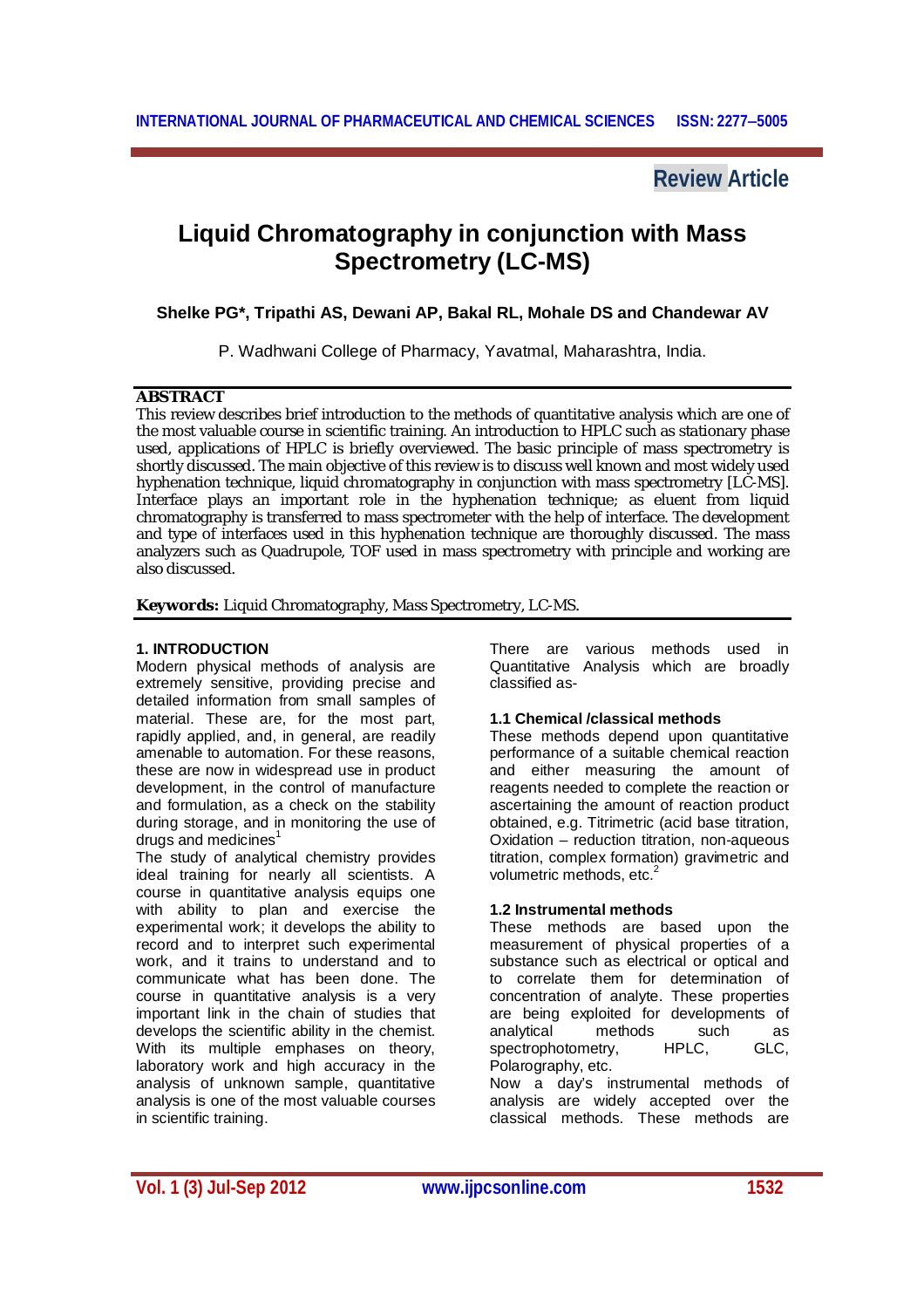extremely sensitive, providing precise and detailed information from small sample materials. Depending upon the nature and type of material, either single or in combination, an appropriate method of analysis is adopted. Instrumental methods are usually much faster than chemical methods and are applicable at concentration far too small to be amenable to determination by chemical methods and find wide application in industry.

#### **2. LC-MS**

High performance liquid chromatography, is<br>essentially a form of column essentially a form of column chromatography in which the stationary phase consists of small particle (3-50µm) packing contain in column with a small bore (2-5 mm), one end of which is attached to a source of pressurized liquid eluent (mobile phase) $3$ . HPLC is one of the most widely used analytical techniques today among different chromatographic procedures due to<br>significant evolution in Liquid significant evolution in Liquid<br>chromatographic instruments providing chromatographic superior qualitative and quantitative results. reproducibility, high detection sensitivity and unsurpassed reliability<sup>4</sup>.

The basic principle of the mass spectrometry (MS) is to generate ions from either inorganic or organic compounds by any suitable method to separate these ions by their mass to charge ratio (m/z) and to detect them qualitatively and quantitatively by their respective m/z and abundances. The analyte may be ionized thermally by electric field or by impacting energetic electrons, ions, photons. The ions may be single ionized atoms, molecules or their fragments or associates $5$ .

Liquid chromatography-mass spectrometry (LC-MS) is an analytical technique that couples high resolution chromatographic separation with sensitive and specific mass spectrometric detection. This includes high performance liquid chromatography (HPLC)- MS, capillary electrophoresis (CE)-MS and more recently capillary electro chromatography (CEC)-MS. The technique is still fast developing, particularly in the mass spectrometry area, with vastly improved sensitivity and resolution. It is probably the most powerful technique currently available for pharmaceutical analysis<sup>6</sup>.

#### **2.1 Components of an LC–MS system**

The various components of LC-MS system are shown in Fig.1

(a) Autosampler (loads the samples onto the HPLC);

(b) HPLC;

(c) Ionization source (interface for LC to MS);

(d) Mass spectrometer

There are various types of ionization sources that can be used as the interface between the HPLC eluent and the mass spectrometer. The two most common sources are

Electrospray ionization (ESI) and atmospheric pressure chemical ionization (APCI); both of these source types are now standard equipment on mass spectrometers that are used for LC–MS applications. For both ESI and APCI, the ionization occurs at atmospheric pressure, so these sources are often referred to as atmospheric pressure ionization (API) sources. For both ESI and APCI, some combination of high voltage and heat is used to provide the ionization that is needed to produce the ions that are assayed by the MS system<sup>7</sup>.

# **2.2 LC/MS Interfaces**

In this part of discussion developments in the LC/MS interfaces are briefly overviewed.

# **2.2.1 Moving Belt Coupling**

Scott et al<sup>8</sup> developed moving wire interface and McFadden et al<sup>9</sup> developed moving belt interface. The technique involves the deposition of eluent onto a stainless-steel wire or a plate usually made of polyimide and later on removal of solvent by applying vacuum. The residual solid analyte in vapor form is then introduced into an ion source. In order to remove the solvent by heating and for volatilization of solid analyte electric current is passed through the wire<sup>1</sup> .

The ionization of solid analyte is achieved either by electron ionization (EI) or chemical ionization (CI) which is one of the advantage of continuous moving belt interface. Apart from EI or CI, the direct ionization of solid analyte from the transporting surface has been reported using FAB<sup>11</sup>. The surface ionization technique such as laser desorption (LD) together with moving belt interface has also been successfully reported<sup>12,13</sup>.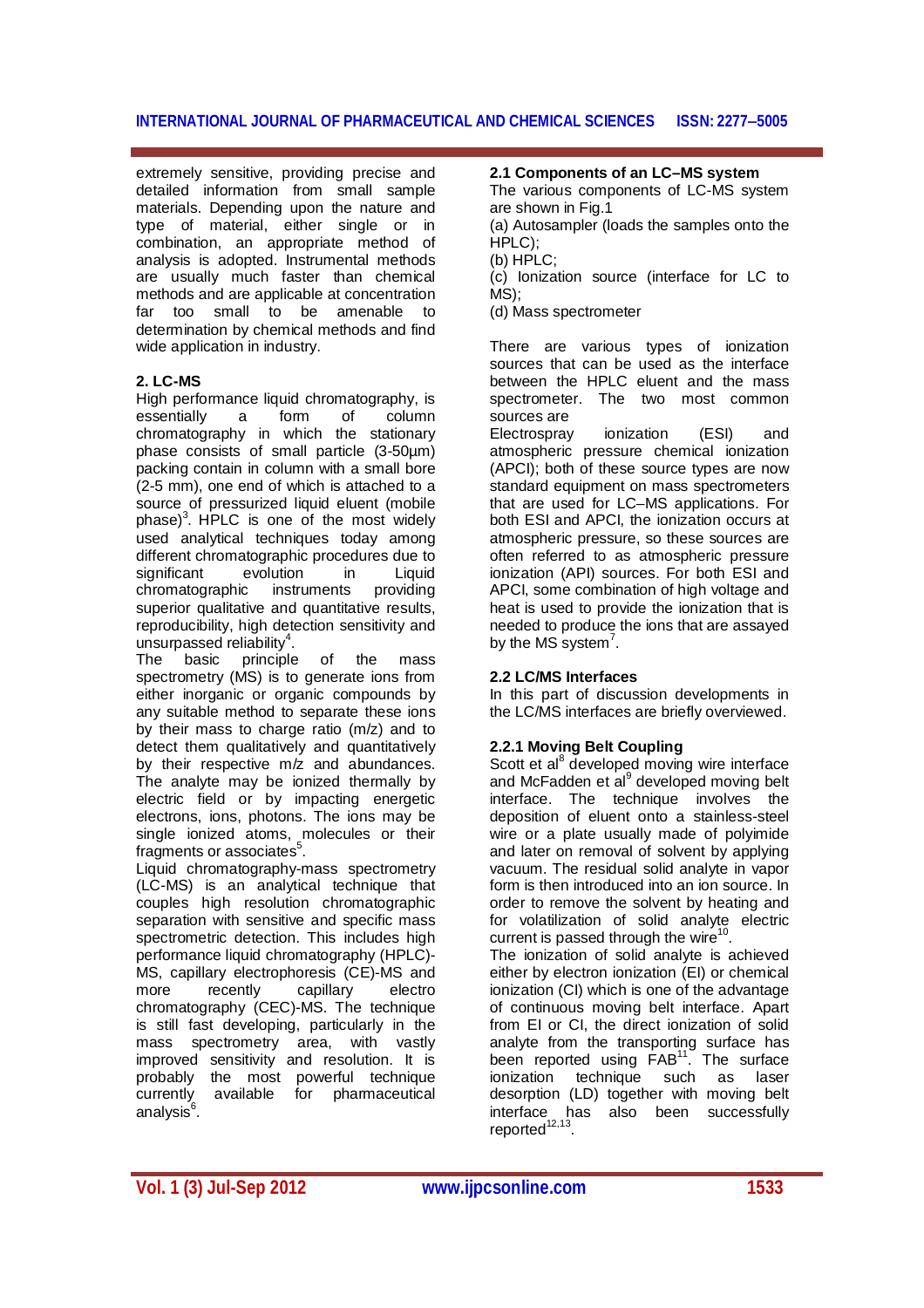# **2.2.2 Direct Liquid Introduction (DLI)**

The technique involves the introduction of liquid eluent into the ion source through capillary or a pinhole diaphragm<sup>14,15</sup>. In DLI-LC/MS, the analyte in solution form is introduced into the MS ion source<sup>16</sup>. When sufficient energy is given to the solution, the preformed ions can be desorbed into a mass spectrometer and bulk of the solvent is vaporized and eliminated by the vacuum system.

# **2.2.3 Thermospray (TSP)**

It consists of a heated vaporizer, a desolvation chamber and an extraction skimmer. The pumping of solution into a heated stainless-steel capillary causes rapid evaporation of solvent from liquid surface resulting in an ultrasonic spray of vapor and charged droplets. Repetitive disintegration of charged droplets occurs due to continuous evaporation of solvent and development of coulombic repulsion takes place between like charges and causes ions as well as neutral molecules to be released from the surface of the microdroplets. The extraction and acceleration of ions towards the mass analyzer is achieved by electrostatic system voltage. As TSP acts as an interface as well as ion source there is no need of separate ionization source.

The ionization in TSP can also be possible in a two-step manner similar to chemical ionization (CI) [17]. As in first step of CI, ionization of reagent gas followed by second step in which reaction of reagent ions with analyte molecules in the gas phase occurs to generate positive analyte ions. In a similar manner, negative analyte ions can also be generated.

#### **2.2.4 Continuous-Flow Fast Atom Bombardment (FAB)**

The principle of FAB is very similar to secondary ion mass spectrometry [SIMS], however in FAB there is a introduction of liquid matrix such as glycerol in which sample is dissolved. The matrix enhances the sensitivity and ion current stability.

FAB was introduced by Barber et  $al<sup>11</sup>$  in1981 in which liquid target surface is bombarded by a beam of fast atoms such as xenon or argon causing desorption of ions. In FAB spectrum, analyte ions formed usually is protonated ions in positive FAB mode and deprotonated ions in negative FAB mode.

#### **2.2.5 Particle Beam Interface**

The interface has been developed based on the original work of Browner and co-workers <sup>18</sup> being able to separate solvent from solute with minimization of solute loss.

As eluent passes from LC it is subjected to nebulizer converting it into a spray of fine liquid droplets with high velocity. Solvent evaporation takes place and solute starts concentrating. The liquid droplets exit through the heated chamber as a fast moving particle beam and the beam entering into the ion chamber is subjected to ESI or CI ionization.

# **2.2.6 Electrospray Ionization (ESI)**

It is most commonly used interface for LC-MS. Fenn and co-workers<sup>19</sup> recognized ESI as an important interface for LC/MS. It is used to analyze polar molecules that make preformed ions in solution by transforming ions in solution to ions in the gas phase. The ionization of heat –labile and high molecular weight compounds such as proteins and peptides can be done by this technique. ESI can be effectively used as an interface for HPLC. It is soft-ionization technique which is used for the molecular weight determination of wide variety of analytes. ESI resembles to LC/MS interface such as TSP<sup>20,21</sup> and ion evaporation<sup>22</sup>.

The sample in solution form is sprayed through the capillary needle which is maintained at approximately 5kv electric potential. Applied voltage across the needle causes liquid spray to be charged due to nebulization. As droplets passed through a stream of dry gas and heat gets evaporated. As the droplet decreases in size, the charge density on the droplet surface increases. When the Coulombic repulsion between like charges on the surface overcomes the forces of surface tension (the Rayleigh limit [23], the droplet disintegrates explosively to form second-generation liquid droplets. The process occurs repeatedly and ions leave the droplet which are directed into the mass analyzer. A schematic presentation of the ESI process is illustrated in Fig. 2.

#### **2.2.7 Atmospheric Pressure Chemical Ionization (APCI)**

In APCI ions are produced at atmospheric pressure by reaction between analyte molecule and reagent gas. Ionization of solvent molecules is initiated by a corona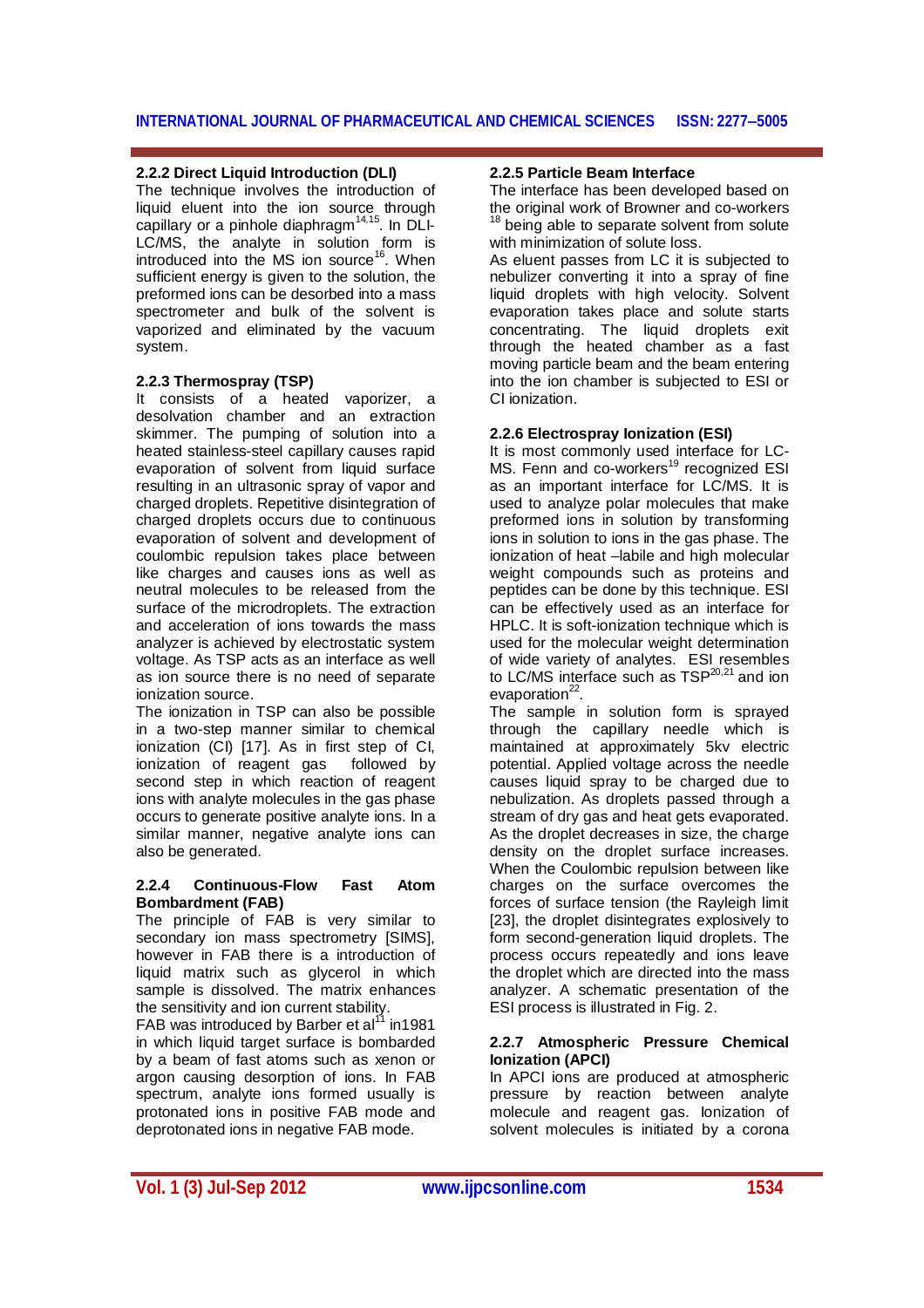discharge at the tip of the corona needle. The LC eluent is introduced into a heated pneumatic nebulizer  $24,25$  where the liquid is nebulized pneumatically into a heated tube, allowing the droplets to collide with the hot walls.

MS analysis of samples pyrolyzed under controlled conditions makes use of chemical ionization at atmospheric pressure. On-line LC-MS employing heated pneumatic nebulizer interface together with APCI is suitable for analysis of moderately polar samples that are not too labile. Highly polar, thermolabile, and ionic samples and biopolymers require electrospray ionization at atmospheric pressure combined with online separation by LC or CE. The determination of the molecular mass of proteins, nucleic acids and other polymers by electrospray ionization has accelerated the formerly slow development of atmospheric pressure ionization<sup>26</sup>.

#### **2.3 Mass Analyzers**

After ions are formed in the source region they are accelerated into the mass analyzer by an electric field. The mass analyzer separates these ions according to their *m/z*  value. The selection of a mass analyzer depends upon the resolution $27$ , mass range, scan rate and detection limits required for an application. Each analyzer has very different operating characteristics and the selection of an instrument involves important tradeoffs.

# **2.3.1 Quadrupole 28**

Quadrupole is most commonly used mass analyzer. Its fast scan rate, high transmission efficiency, compact size and modest vacuum requirements are ideal for inexpensive instruments. Most quadrupole instruments are limited to unit *m/z* resolution and have a mass range of *m/z* 1000. Many benchtop instruments available with mass range of *m/z* 500 but research instruments are available with mass range up to *m/z*  4000.

In the mass spectrometer, an electric field accelerates ions out of the source region and into the quadrupole analyzer. The analyzer consists of four rods or electrodes arranged across from each other as shown in fig.3. As the ions travel through the quadrupole they are filtered according to their *m/z* value so that only a single *m/z*  value ion can strike the detector. The *m/z* 

value transmitted by the quadrupole is determined by the Radio Frequency (RF) and Direct Current (DC) voltages applied to the electrodes. These voltages produce an oscillating electric field that functions as a band pass filter to transmit the selected *m/z*  value.

# **2.3.2 Time-of-Flight<sup>29</sup>**

The time-of-flight (TOF) mass analyzer separates ions in time as they travel down a flight tube shown in fig.4. It is a very simple mass spectrometer that uses fixed voltages and magnetic field is not required. The major drawback of TOF instruments is its poor resolution, usually less than 500. These kinds of instruments have high transmission efficiency, very low detection limits, fast scan rates and no upper *m/z* limit. Recent developments in pulsed ionization technique and new instrument designs with improved resolution regained interest in TOF-MS.

# **2.3.3 Quadrupole Ion Trap30-32**

The Quadrupole ion storage trap mass spectrometer (QUISTOR) is a recently developed mass analyzer with some special capabilities which are very sensitive, relatively inexpensive, and scan fast enough for GC/MS experiments. The sensitivity of the QUISTOR results from trapping and then analyzing all the ions produced in the source. Since all the ions are detected, the S/N is high.

The QUISTOR consists of a doughnut shaped ring electrode and two end cap electrodes. A cutaway view of this arrangement is shown in Fig. 5. A combination of RF and DC voltages is applied to the electrodes to create a quadrupole electric field similar to the electric field for the quadrupole mass analyzer. This electric field traps ions in a potential energy well at the center of the analyzer. The mass spectrum is acquired by scanning the RF and DC fields to destabilize low mass to charge ions. These destabilized ions are ejected through a hole in one end cap electrode and strike a detector. The mass spectrum is generated by scanning the fields so that ions of increasing *m/z*  value are ejected from the cell and detected. The trap is then refilled with a new batch of ions to acquire the next mass spectrum. The mass resolution of the ion trap is increased by adding a small amount 0.1 Pa (10<sup>-3</sup> torr)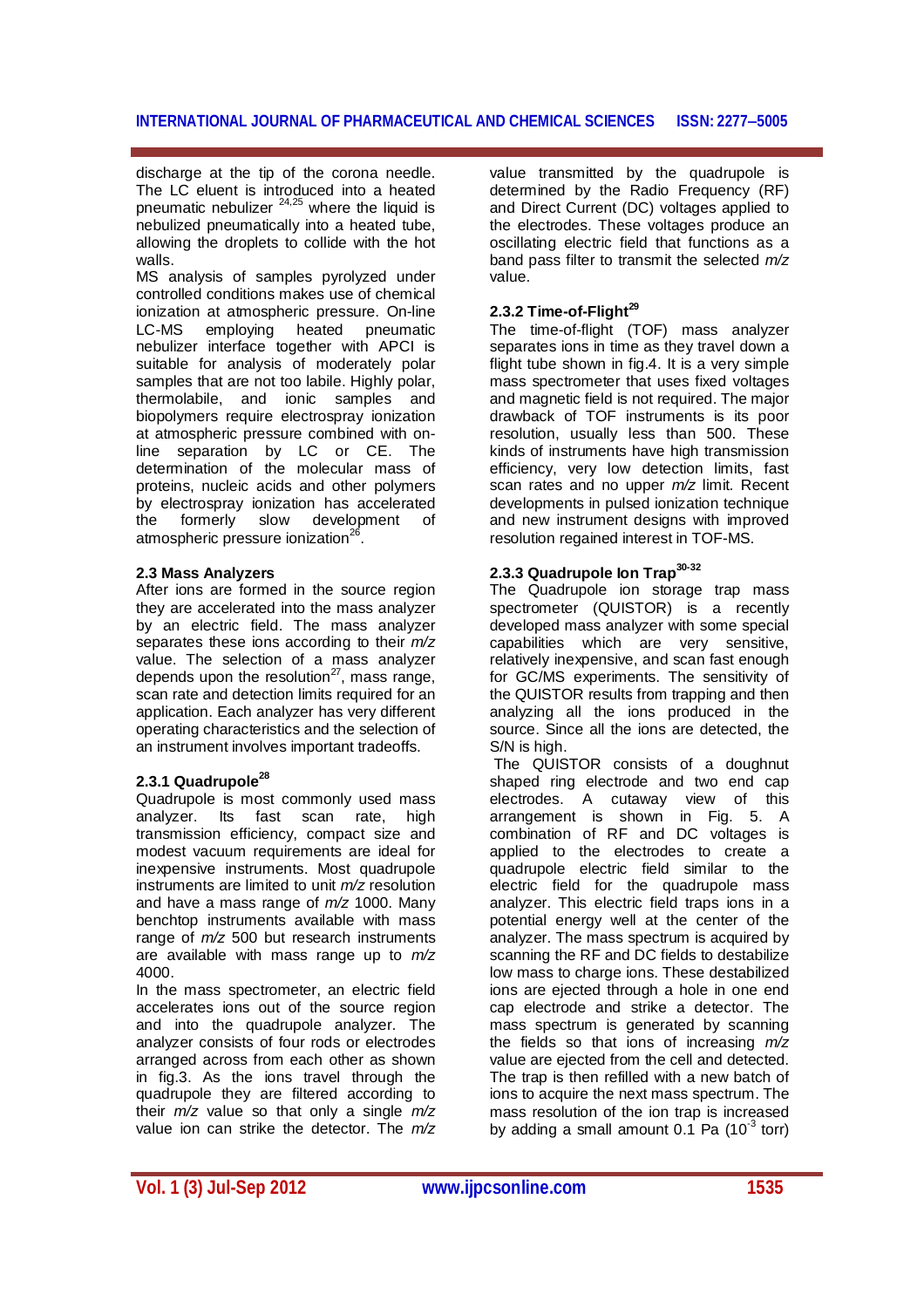of Helium as a bath gas. Collisions between analyte ions and the inert bath gas; dampen the motion of ions and increases the trapping efficiency of the analyzer.

#### **CONCLUSION**

High Performance Liquid Chromatography is one of the most widely used analytical techniques today among different chromatographic procedures due to significant evolution in Liquid chromatographic instruments providing superior qualitative and quantitative results, reproducibility, high detection sensitivity and unsurpassed reliability. However hyphenations of liquid chromatography with mass spectroscopy increased its detection capability to a greater extent.

Liquid chromatography-mass spectrometry (LC-MS) is an analytical technique that couples high resolution chromatographic separation with sensitive and specific mass spectrometric detection. LC-MS is efficient analytical technique for in-vitro determination of drug metabolite, in new drug discovery, screening of plant constituents, analysis and identification of impurities and degradation products in pharmaceuticals. However online LC–NMR– MS has been shown in many studies to be a powerful tool for solving identification and structure related problems that LC–MS or LC–NMR alone cannot handle, without the necessity of laborious fractionation and purification. Thus in fundamental hyphenated techniques which are established further optimization are needed. Advancement in LC-MS i.e. LC-MS/MS (Tandem Mass Spectrometry) can be successfully implemented for separation and identification of analyte ions.





**Fig. 1: The components of an LC–MS system**



#### **Fig. 2: Schematic presentation of ESI process**



#### **Fig. 3: Quadrupole mass Analyzer**

- A) Ion trajectory through the quadrupole,
- B) Ion focusing during first half of RF cycle,
	- C) Ion focusing during second half of RF cycle.



**Fig. 4: Time-of-flight**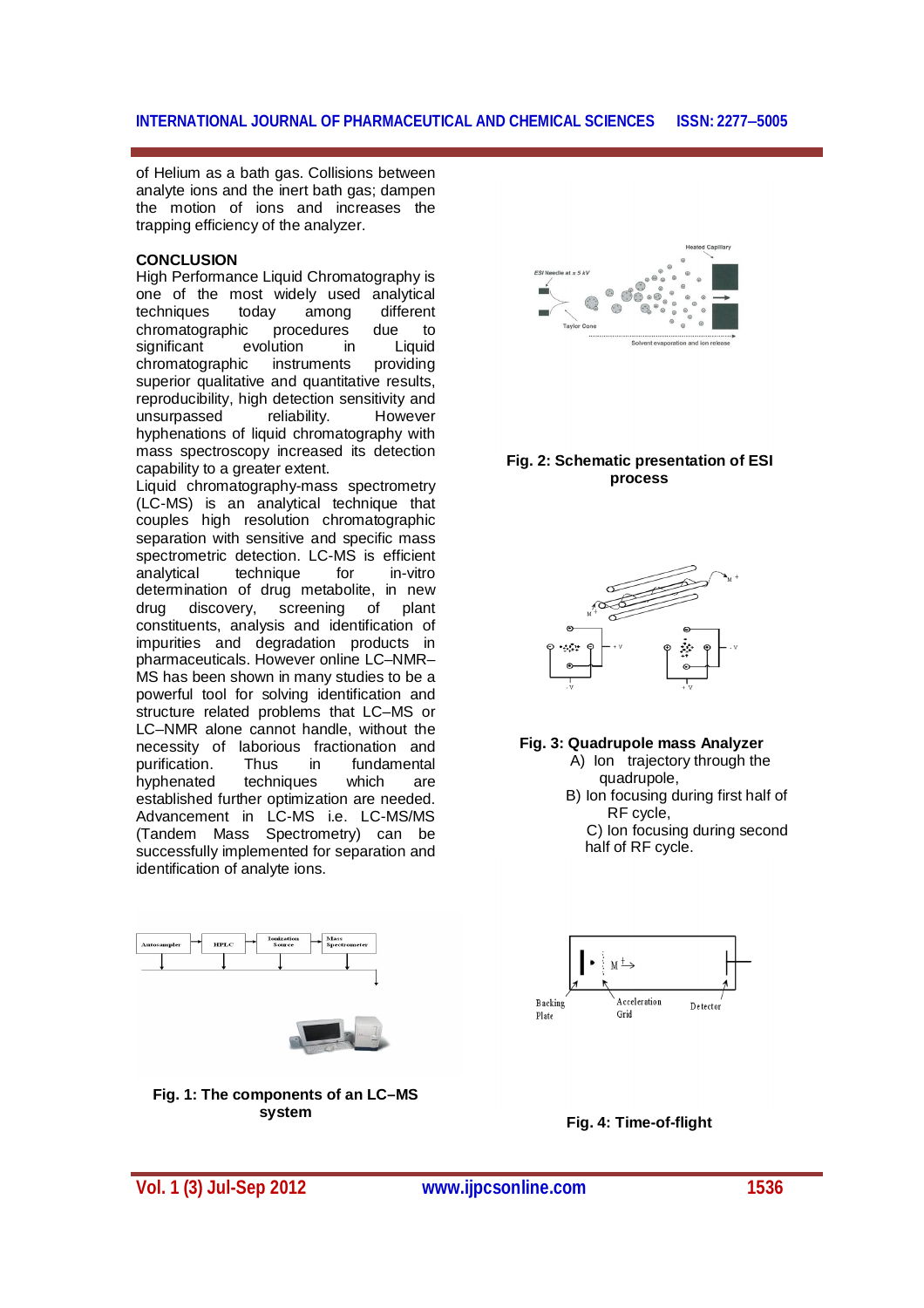#### **Mass Spectrometer**







#### **Fig. 5: Ion cyclotron Mass Spectrometer** A) Major components.

B) Ion motion within the trap.

#### **REFERENCES**

- 1. Beckett AH and Stenlake GH. Practical Pharmaceutical Chemistry, fourth ed., CBS Publishers and distributors, New Delhi, 2005.
- 2. Sharma BK. Instrumental methods of chemical analysis, twenty third ed., Goel Publishing House, Meerut, 2004.
- 3. Indian Pharmacopoeia, 1996;2:A-67.
- 4. Sethi PD. High Performance Liquid Chromatography, Quantitative analysis of Pharmaceutical Formulation, first ed., CBS Publication, New Delhi,2001.
- 5. Gross JH. Mass spectrometry, a textbook, Analytical and Bioanalytical Chemistry, Springer Berlin, 2005.
- 6. Chang-Kee L. Current<br>Developments in LC-MS for Developments in LC-MS for Pharmaceutical Analysis, Biol Pharm Bull. 2002;25(5):547-557.
- 7. Walter AK. Foundation review: Principles and applications of LC-MS in new drug Discovery, Drug Discovery Today. 2005;10:20.
- 8. Scott RPW. Interface for on-line liquid Chromatography -mass<br>spectroscopy analysis. spectroscopy analysis. J Chromatogr A. 1974;99:395-405.
- 9. McFadden WH. Direct analysis of liquid chromatographic effluents, J. Chromatogr A. 1976; 122:389-396.
- 10. Zhou LZ. Applications of LC/MS in pharmaceutical analysis, in: S. Ahuja, M.W. Dong, Handbook of Pharmaceutical Analysis by HPLC, Elsevier Inc. 2005;507-512.
- 11. Barber M. Fast atom bombardment of solids (F.A.B.): a new ion source for mass spectrometry. J Chem Soc
- Chem Commun. 1981;7:325-327.<br>Noeller HG. German Pat. 12. Noeller 1980;2:837,799.
- 13. Hardin ED. Laser desorption massspectrometry with thermospray sample deposition for determination of nonvolatile biomolecules. Anal Chem. 1984;56:2-7.
- 14. Krien P. Application of microbore columns to liquid Chromatography mass spectrometry. J. Chromatogr A. 1982;251:129-139.
- 15. Tijssen R. Microcapillary liquid chromatography in open tubular columns with diameters of 10–50μm : Potential application to chemical ionization mass spectrometric detection. J Chromatogr A. 1981;218:137-165.
- 16. Arpino PJ. Liquid chromatographymass spectrometry. II. Continuous monitoring. Biomed Mass Spetrom. 1974;1:80-82.
- 17. Iribarne JV. On the evaporation of small ions from charged droplets. J Chem Phys. 1976;64:2287-2294.
- 18. Willoughby RC. Monodisperse aerosol generation for combining liquid chromatography with mass spectrometry. Anal Chem.1984; 56:2626-2631.
- 19. Whitehouse CM. Electrospray interface for liquid chromatographs and mass spectrometers. Anal Chem. 1985;57:675-679.
- 20. Liberato DJ. Characterization of Glucuronides with a thermospray